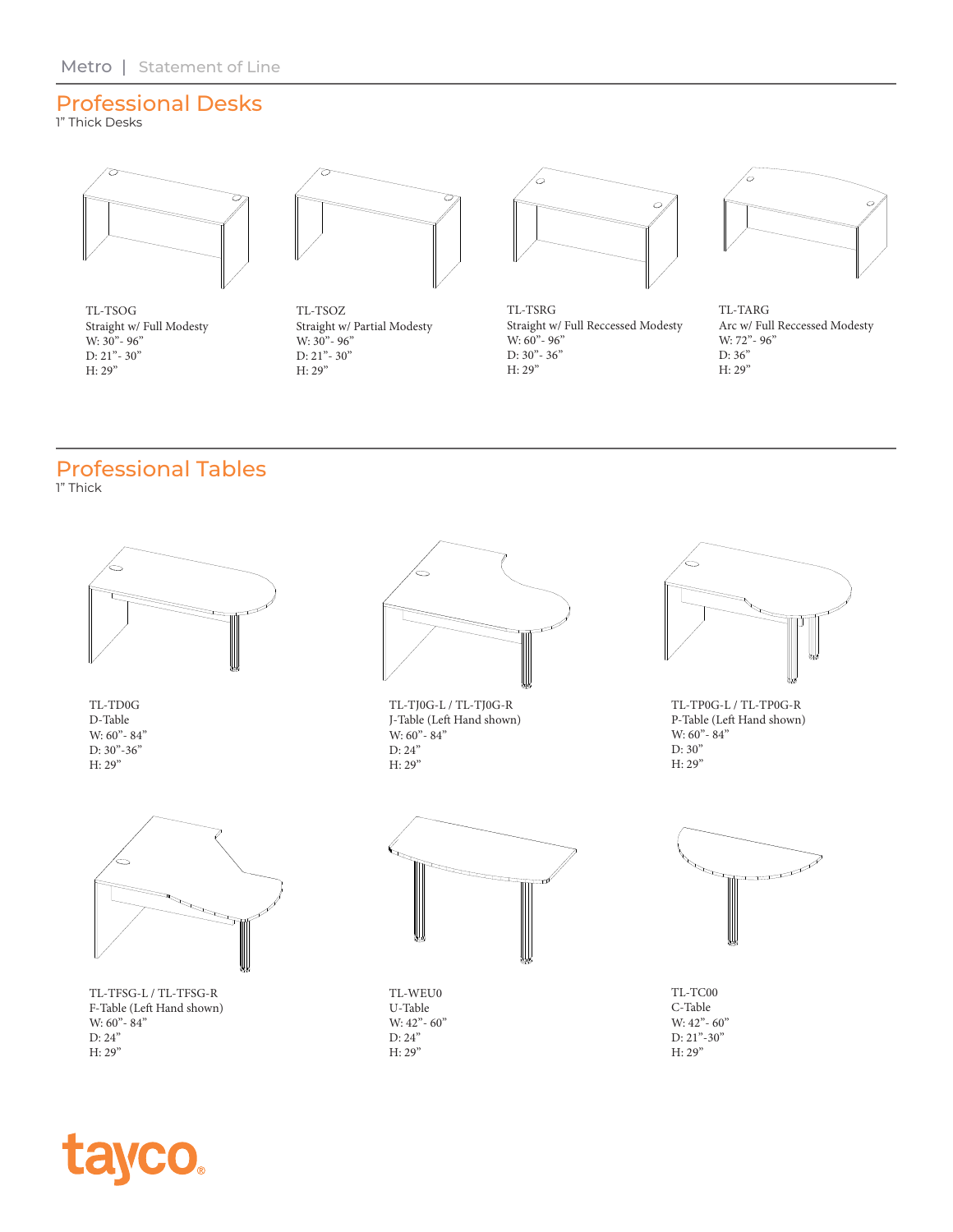## Executive Desks

1.5" Thick Desks



T-TSOG Straight w/ Full Modesty W:  $30 - 96$ "  $D: 21" - 30"$ H: 29.5"



T-TSOZ Straight w/ Partial Modesty W:  $30 - 96$ " D:  $21" - 30"$ H: 29.5"



T-TSRG Straight w/ Full Reccessed Modesty W:  $60 - 96$ " D: 30"-36" H: 29.5"



T-TARG Arc w/ Full Reccessed Modesty W: 72" - 96" D: 36" H: 29.5"

# Executive Tables

1.5" Thick



T-TD0G D-Table W:  $60 - 84$ " D: 30"- 36" H: 29.5"



T-TFSG-L / T-TFSG-R F-Table (Left Hand shown) W:  $60^{\degree}$ - 84" D: 24" H: 29.5"



T-TJ0G-L / T-TJ0G-R J-Table (Left Hand shown) W:  $60 - 84$ " D: 24" H: 29.5"



T-TP0G-L / T-TP0G-R P-Table (Left Hand shown) W:  $60 - 84$ " D: 30" H: 29.5"



T-WEU0 U-Table W:  $42^{\degree}$ - 60" D: 24" H: 29.5"



T-TC00 C-Table W: 42" - 60" D: 21"-30" H: 29.5"

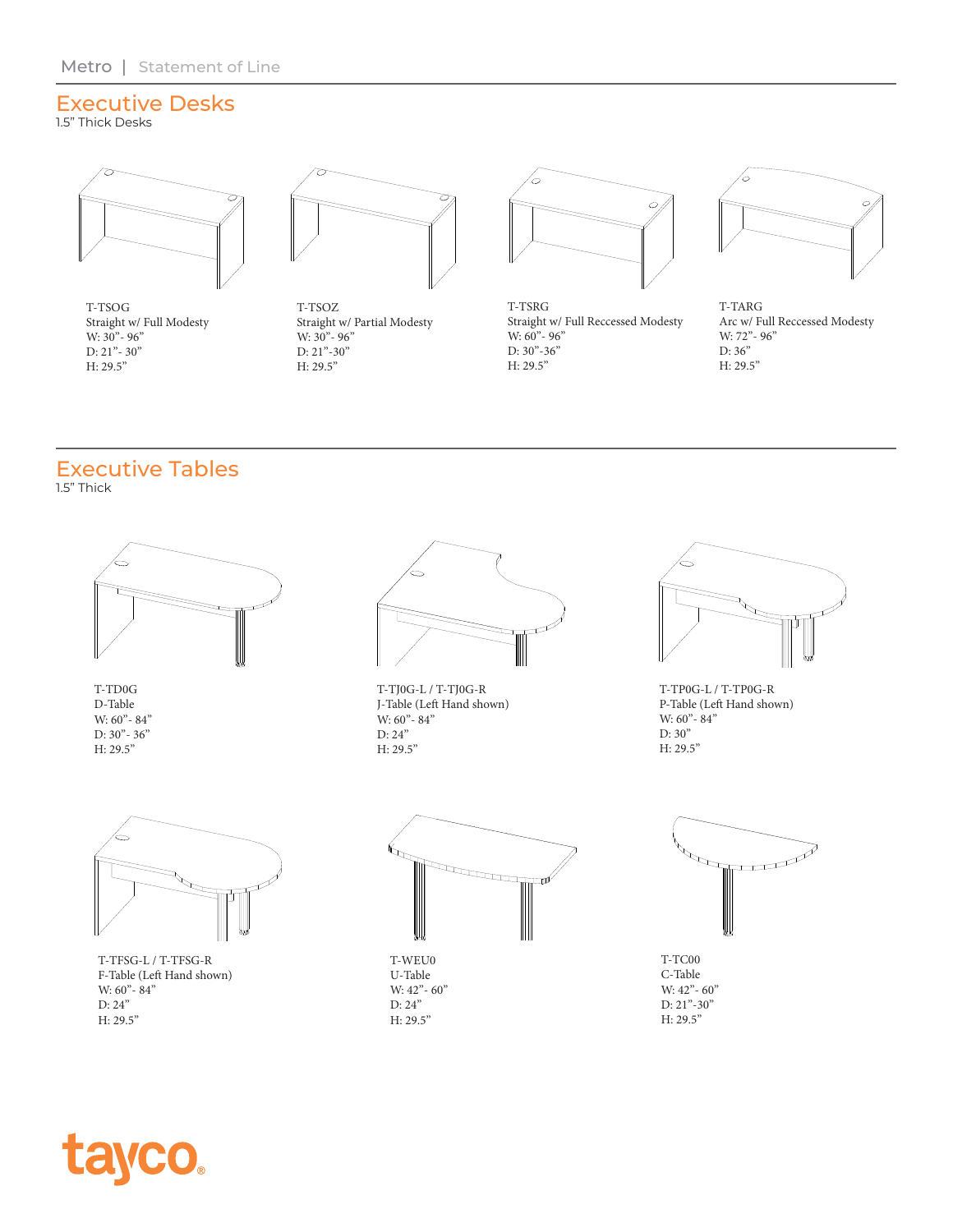#### Professional Corners 1" Thick



TL-W5S0 Straight Front Full Modesty w/ Intermediate Gable W: 36" - 42" D: 21"- 24" H: 29"



TL-W5S0-N Straight Front Full Modesty/ No Intermediate Gable W: 36" - 42" D: 21"- 24" H: 29"



TL-W5S0-P Straight Front Partial Modesty w/ Intermediate Gable W: 36"- 42" D: 21"- 24" H: 29"



TL-W5C0 Curve Front Full Modesty w/ Intermediate Gable W: 36"- 42" D: 21"- 24" H: 29"



TL-W5C0-N Curve Front Full Modesty/ No Intermediate Gable W: 36" - 42" D: 21"- 24" H: 29"



TL-W5C0-P Curve Front Partial Modesty w/ Intermediate Gable W: 36"- 42" D: 21"- 24" H: 29"

#### Professional Unitized Desks 1" Thick



TL-UC4G-L / TL-UC4G-R Unitized Desk (Left Hand shown) Full Modesty w/ Intermediate Gable W: 66" - 72" D: 39"- 42" Other D: 21" - 24" H: 29"



TL-UC4G-L-N / TL-UC4G-R-N Unitized Desk - (Left Hand shown) Full Modesty/ No Intermediate Gable W: 66" - 72" D: 39"- 42" Other D: 21" - 24" H: 29"



TL-UC4Z-L / TL-UC4G-R Unitized Desk (Left Hand shown) Partial Modesty w/ Intermediate Gable W: 66" - 72" D: 39"- 42" Other D: 21" - 24" H: 29"

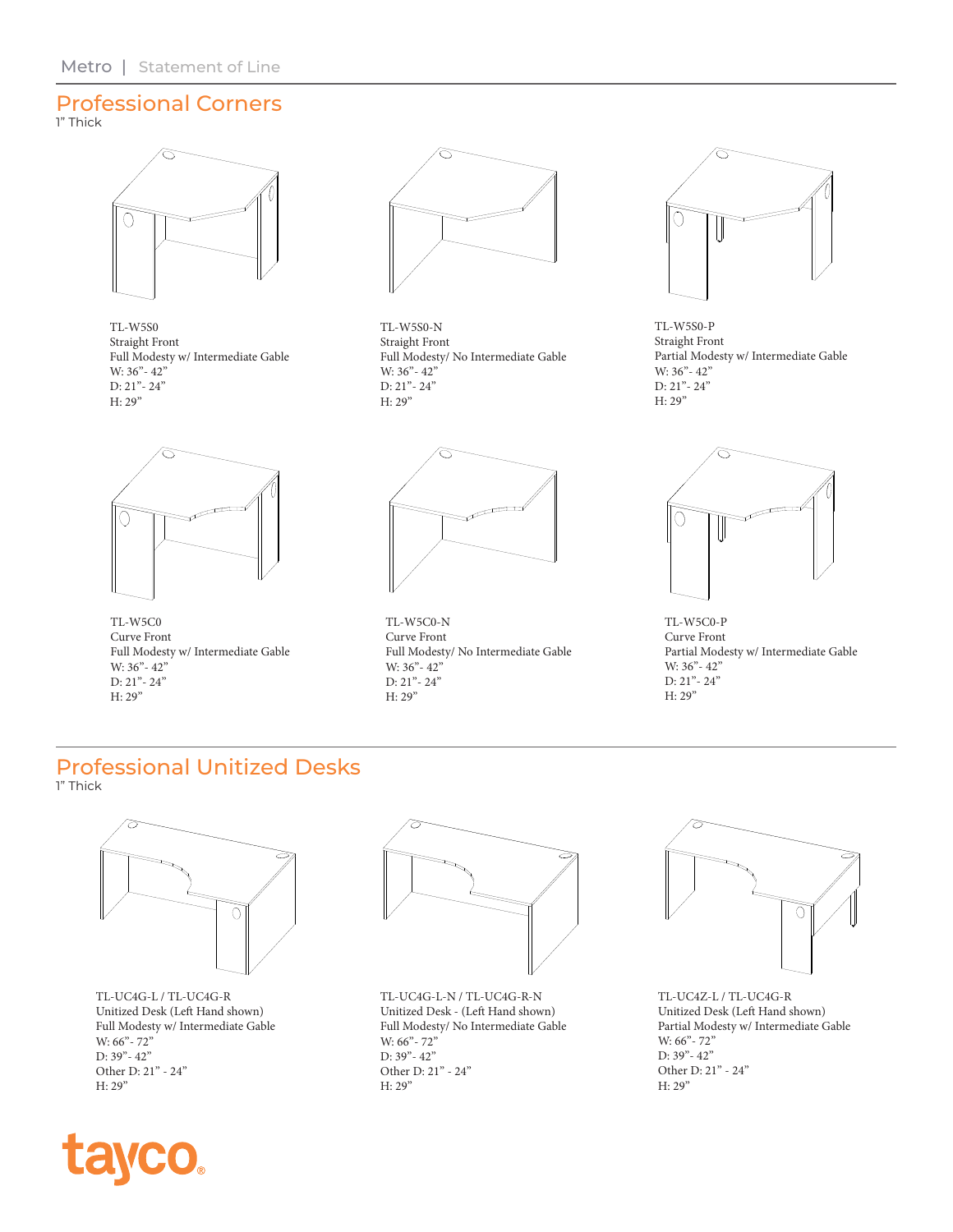#### Executive Corners 1.5" Thick



T-W5S0 Straight Front Full Modesty w/ Intermediate Gable W: 36" - 42" D: 21"- 24" H: 29.5"



T-W5S0-N Straight Front Full Modesty/ No Intermediate Gable W: 36" - 42" D: 21"- 24" H: 29.5"



T-W5S0-P Straight Front Partial Modesty w/ Intermediate Gable W: 36" - 42" D: 21"- 24" H: 29.5"



T-W5C0 Curve Front Full Modesty w/ Intermediate Gable W: 36" - 42" D:  $21 - 24$ " H: 29.5"



T-W5C0-N Curve Front Full Modesty/ No Intermediate Gable W: 36" - 42" D: 21"- 24" H: 29.5"



T-W5C0-P Curve Front Partial Modesty w/ Intermediate Gable W: 36" - 42" D: 21"- 24" H: 29.5"

#### Executive Unitized Desks 1.5" Thick



T-UC4G-L / T-UC4G-R Unitized Desk (Left Hand shown) Full Modesty w/ Intermediate Gable W: 66" - 72" D: 39"- 42" Other D: 21" - 24" H: 29.5"



T-UC4G-L-N / T-UC4G-R-N Unitized Desk (Left Hand shown) Full Modesty/ No Intermediate Gable W: 66" - 72" D: 39"- 42" Other D: 21" - 24" H: 29.5"



T-UC4Z-L / T-UC4G-R Unitized Desk (Left Hand shown) Partial Modesty w/ Intermediate Gable W: 66" - 72" D: 39"- 42" Other D: 21" - 24" H: 29.5"

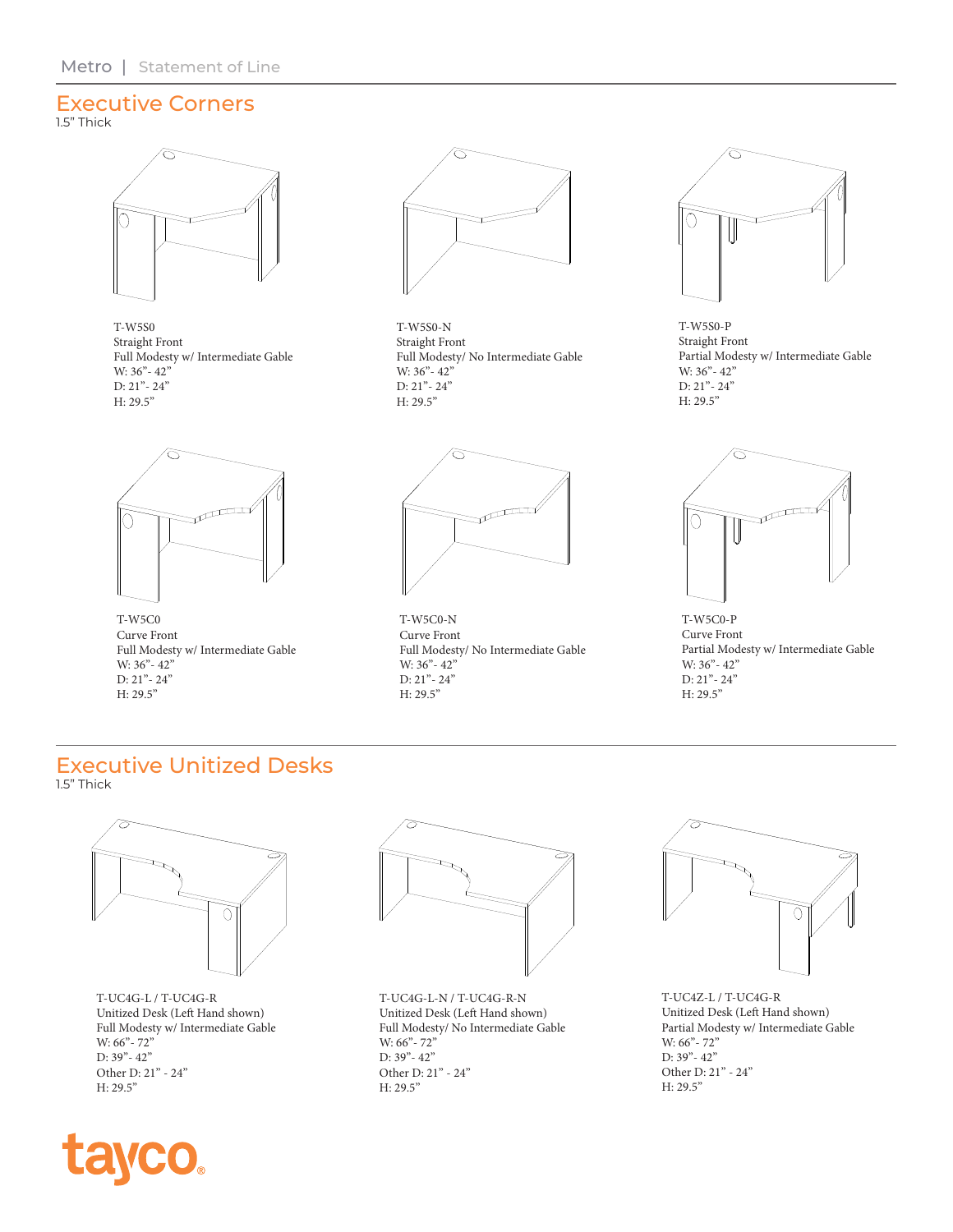## Professional Bridges

1" Thick



TL-BS0G Straight w/ Full Modesty W:  $30^{\degree}$  - 48" D: 21"- 24" H: 29"



TL-BS0Z Straight w/ Partial Modesty W:  $30^{\degree}$  -  $48^{\degree}$ D: 21"- 24" H: 29"

# Professional Returns

1" Thick



TL-WS1G-L / TL-WS1G-R Straight w/ Full Modesty (Left Hand shown) W: 24" - 60" D: 21"- 30" H: 29"



TL-WS1Z-L / TL-WS1Z-R Straight w/ Partial Modesty (Left Hand shown) W: 24" - 60" D: 21"- 30" H: 29"



Executive Bridges

T-BS0G Straight w/ Full Modesty W:  $30^{\degree}$  -  $48^{\degree}$ D: 21"- 24" H: 29.5"



T-BS0Z Straight w/ Partial Modesty W:  $30^{\degree}$  48" D: 21"- 24" H: 29.5"

### Executive Returns

1.5" Thick

1.5" Thick



T-WS1G-L / T-WS1G-R Straight w/ Full Modesty (Left Hand shown) W: 24"- 60" D: 21"- 30" H: 29.5"



T-WS1Z-L / T-WS1Z-R Straight w/ Partial Modesty (Left Hand shown) W: 24" - 60" D: 21"- 30" H: 29.5"

## Credenza Top



T-WSS0 1.5" Thick Credenza Top W: 60" - 84" D: 21"

TL-WSS0 1" Thick Credenza Top W:  $60^{\circ}$  -  $84^{\circ}$ D: 21"

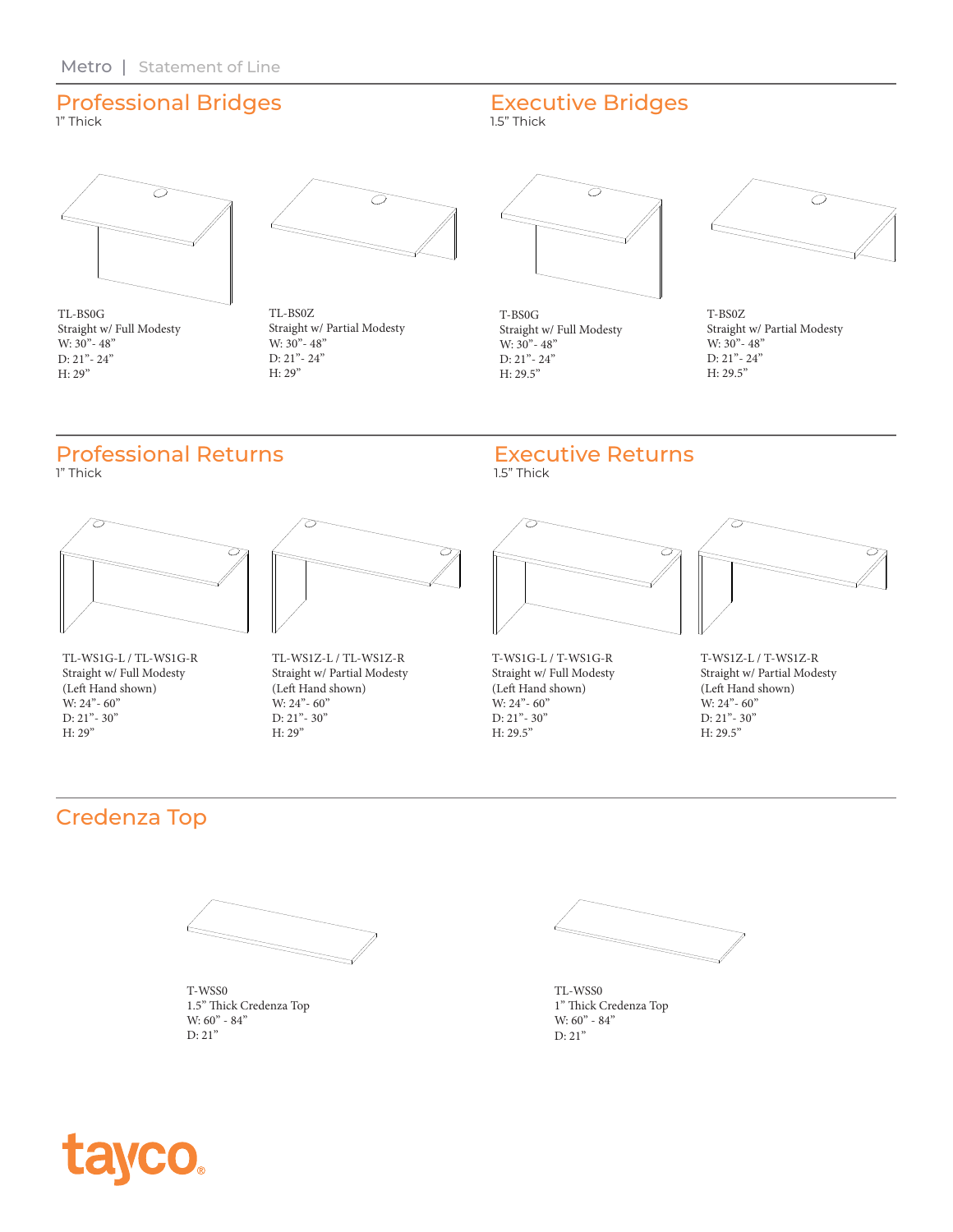## Professional Credenzas

1" Thick



TL-CRLL Credenza w/ Double Lateral Files W: 72" D: 21"- 24" H: 29"



TL-CRSS Credenza w/ Double Storage Files W: 72" D: 21"- 24" H: 29"



TL-CRLS Credenza w/ Lateral File LH, Storage Cabinet RH W: 72" D: 21"- 24" H: 29"



TL-CRSL Credenza w/ Storage Cabinet LH, Lateral File RH W: 72" D: 21"- 24" H: 29"



U-CRCL-L / U-CRCL-R Open Credenza w/ Door W: 72" D: 18" H: 15"

# Executive Credenzas

1.5" Thick Top



T-CRLL Credenza w/ Double Lateral Files W: 72" D: 21"- 24" H: 29.5"



T-CRSS Credenza w/ Double Storage Files W: 72" D: 21"- 24" H: 29.5"



T-CRLS Credenza w/ Lateral File LH, Storage Cabinet RH W: 72" D: 21"- 24" H: 29.5"



T-CRSL Credenza w/ Storage Cabinet LH, Lateral File RH W: 72" D: 21"- 24" H: 29.5"

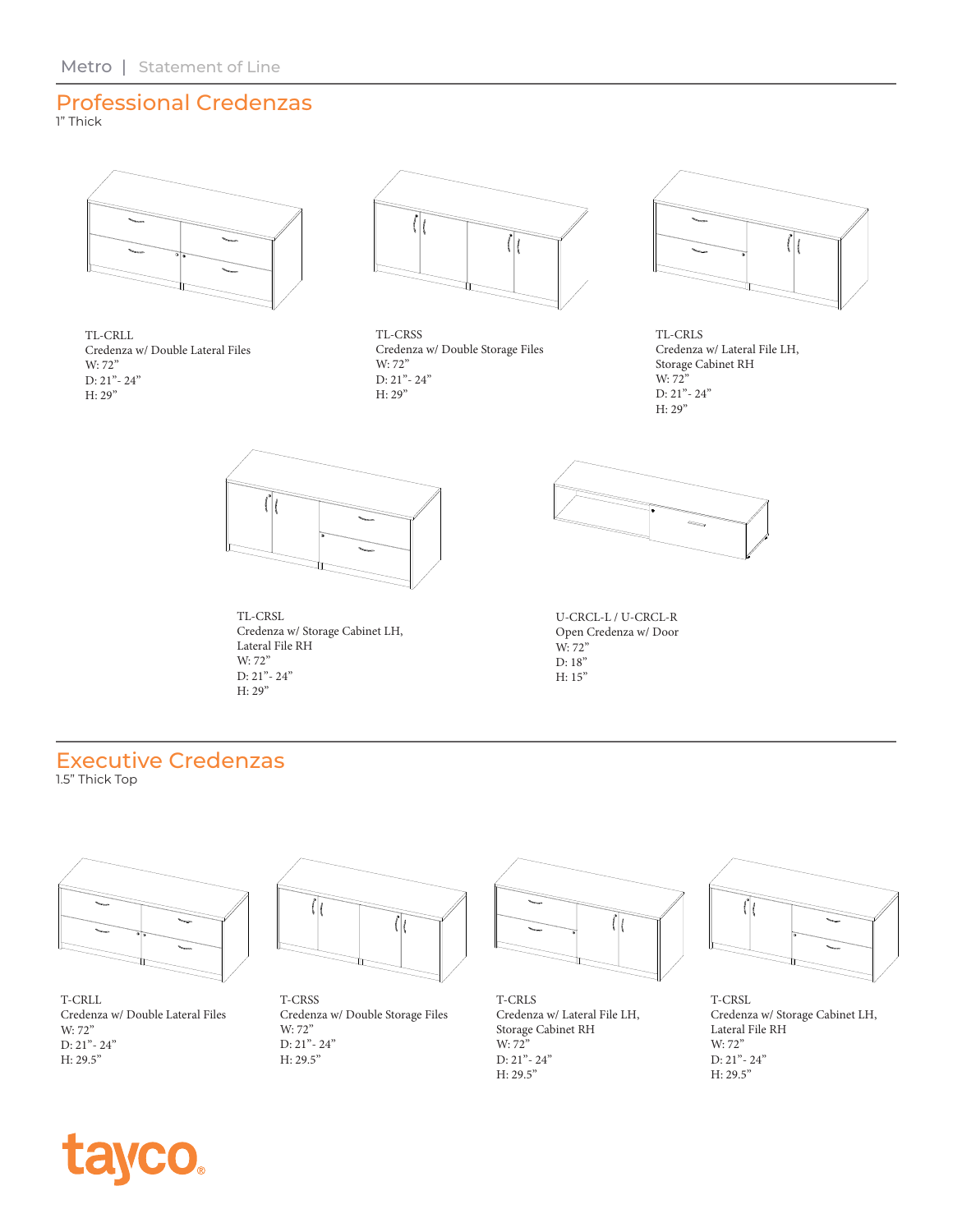### Supports



T-CGU0 Intermediate Gable Support W: 12" - 18" D: 1" H: 28"



K-CCAB Center Cantilever Support W: 16" - 22"



U-HRB0 Reinforcement Bar W: 27" - 90"

### Pedestals



T-FPBU Underdesk Box/Box/File W: 16" D: 18" - 24" H: 28"



T-FPBU-X Underdesk Box/Box/File Full Back W: 16" D: 18" - 24" H: 28"



T-FPFU Underdesk File/File W: 16" D: 18" - 24" H: 28"



T-FPFU-X Underdesk File/File Full Back W: 16" D: 18" - 24" H: 28"



T-FPSU Suspended Box/File W: 16" D: 18" H: 16"



T-FPBM Mobile Box/Box/File W: 16" D: 21" H: 28"



T-FPFM Mobile File/File W: 16" D: 21" H: 28"



T-1030 Mobile Box/File w/ Seat Cushion W: 16" D: 18" H: 23"

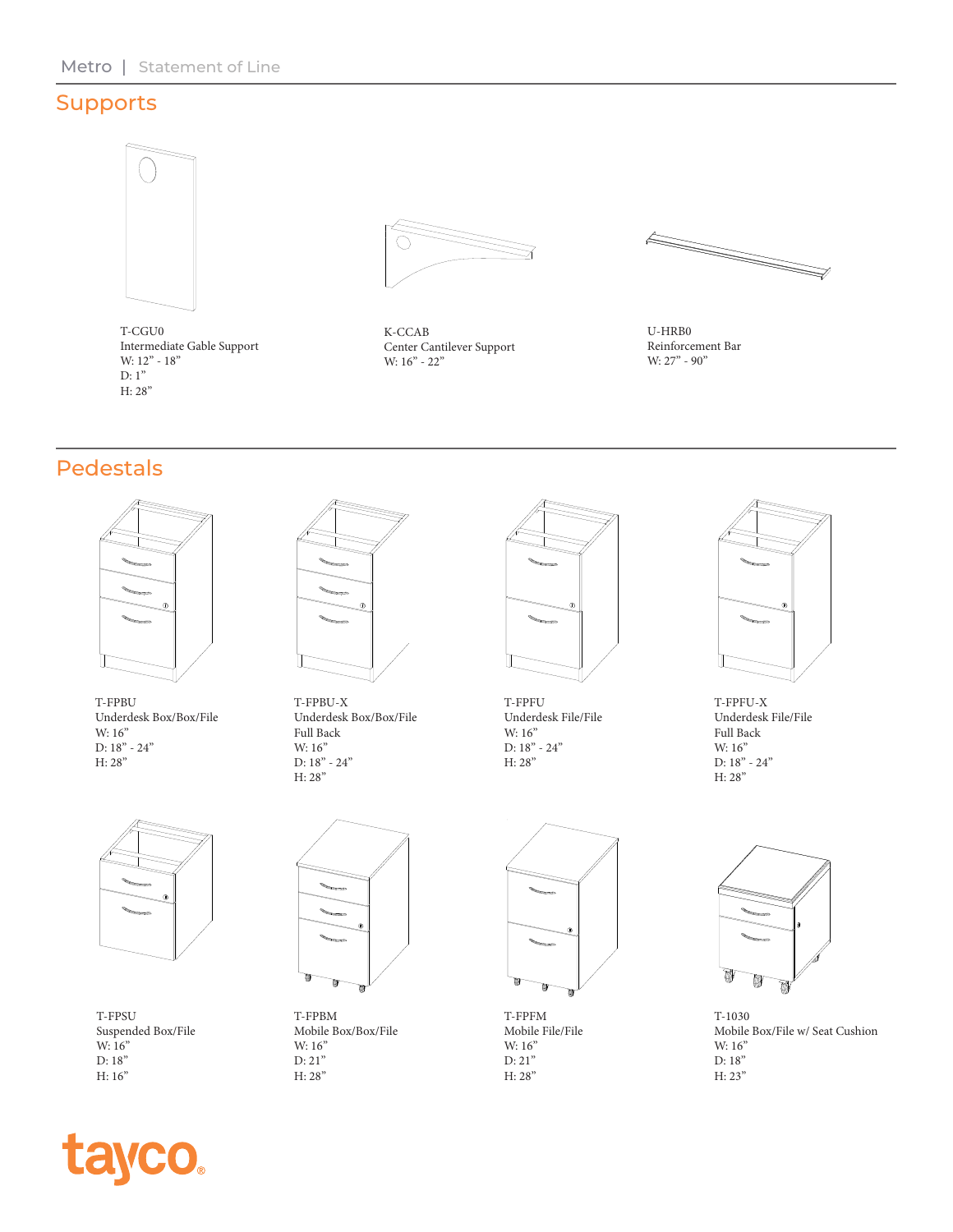#### Filing & Storage Professional & Executive



T-FSU0 Underdesk Storage Cabinet W: 30" - 42" D:  $20" - 21"$ H: 28"



T-FPJU-L / T-FPJU-R Underdesk Combo Pedestal w/Box/Box/File and File/File LH/ RH (LH shown) W: 36" D:  $20" - 21"$ H: 28"



T-FL2U Underdesk 2-Drawer Lateral File W:  $30^{\circ}$  -  $42^{\circ}$ D: 20" - 21" H: 28"



T-FSF0 1.5" Freestanding Storage Cabinet W: 30" - 42" D: 21" H: 29.5"

#### Professional Filing & Storage 1" Thick



TL-FL2F Freestanding 2-Drawer Lateral File W: 30" - 42" D: 21" H: 29"



TL-FSDS-L / TL-FSDS-R Storage Cabinet w/ Shelves (Left Hand shown) W: 18" D: 21" H: 67"





TL-FL3F Freestanding 3-Drawer Lateral File W: 30" - 36" D: 21" H: 40"



TL-FL4F Freestanding 4-Drawer Lateral File W: 30" - 36" D: 21" H: 52"



TL-FCSB-L / TL-FCSB-R Combo Cabinet w/Storage and Box/Box/File (Left Hand shown) W: 18" D: 21" H: 67"



TL-FCSF-L / TL-FCSF-R Combo Cabinet w/Storage and File/File (Left Hand shown) W: 18" D: 21" H: 67"



TL-FSDC-L / TL-FSDC-R Storage Cabinet w/ Coat Bar and Shelves (Left Hand shown) W: 24" D: 21" H: 67"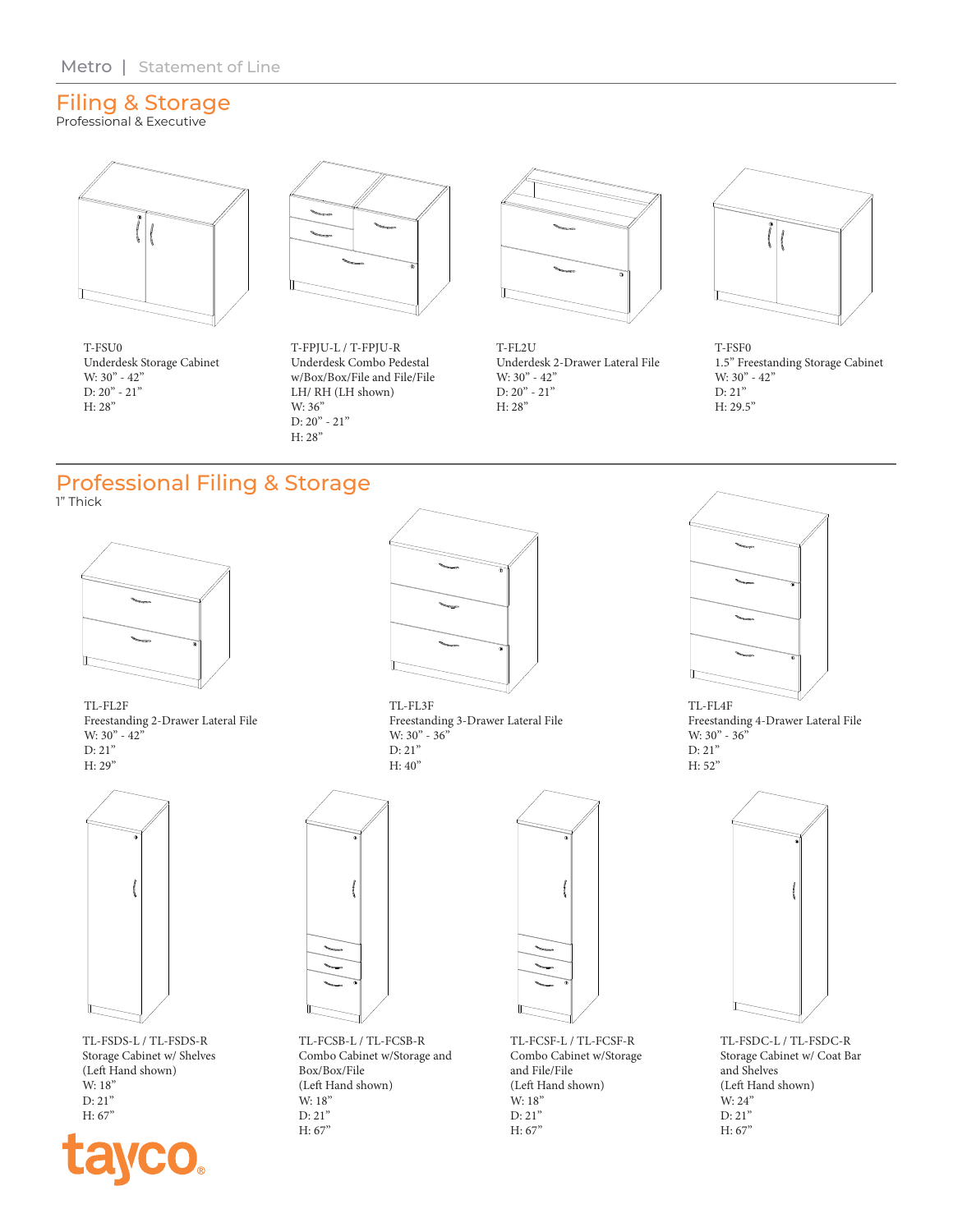#### Professional Filing & Storage 1" Thick





TL-FSDS Double Door Storage Cabinet w/ Shelves W: 36" D: 21" H: 67"

TL-FCSL Combo Cabinet w/Storage and Lateral File W: 36" D: 21" H: 67"



TL-FCSL-G Combo Cabinet w/Storage, Lateral File. Glazed Double Doors W: 36" D: 21" H: 67"



TL-SB0X Bookcase W: 24" - 42" D: 12"/ 15"/ 21" H: 29"/ 42"/ 54"/ 67"/ 77"

### Executive Filing & Storage

1.5" Thick



T-FL2F Freestanding 2-Drawer Lateral File W: 30" - 42" D: 21" H: 29.5"



T-FSDS-L / T-FSDS-R Storage Cabinet w/ Shelves (Left Hand shown) W: 18" D: 21" H: 68"



T-FL3F Freestanding 3-Drawer Lateral File W: 30" - 36" D: 21" H: 40.5"





Freestanding 4-Drawer Lateral File W: 30" - 36" D: 21" H: 52.5"



T-FSDC-L / T-FSDC-R Combo Cabinet w/ Coat Bar and Shelves (Left Hand shown) W: 24" D: 21" H: 68"



T-FCSB-L / T-FCSB-R Combo Cabinet w/Storage and Box/Box/File (Left Hand shown) W: 18" D: 21" H: 68"



T-FCSF-L / T-FCSF-R Combo Cabinet w/Storage and File/File (Left Hand shown) W: 18" D: 21" H: 68"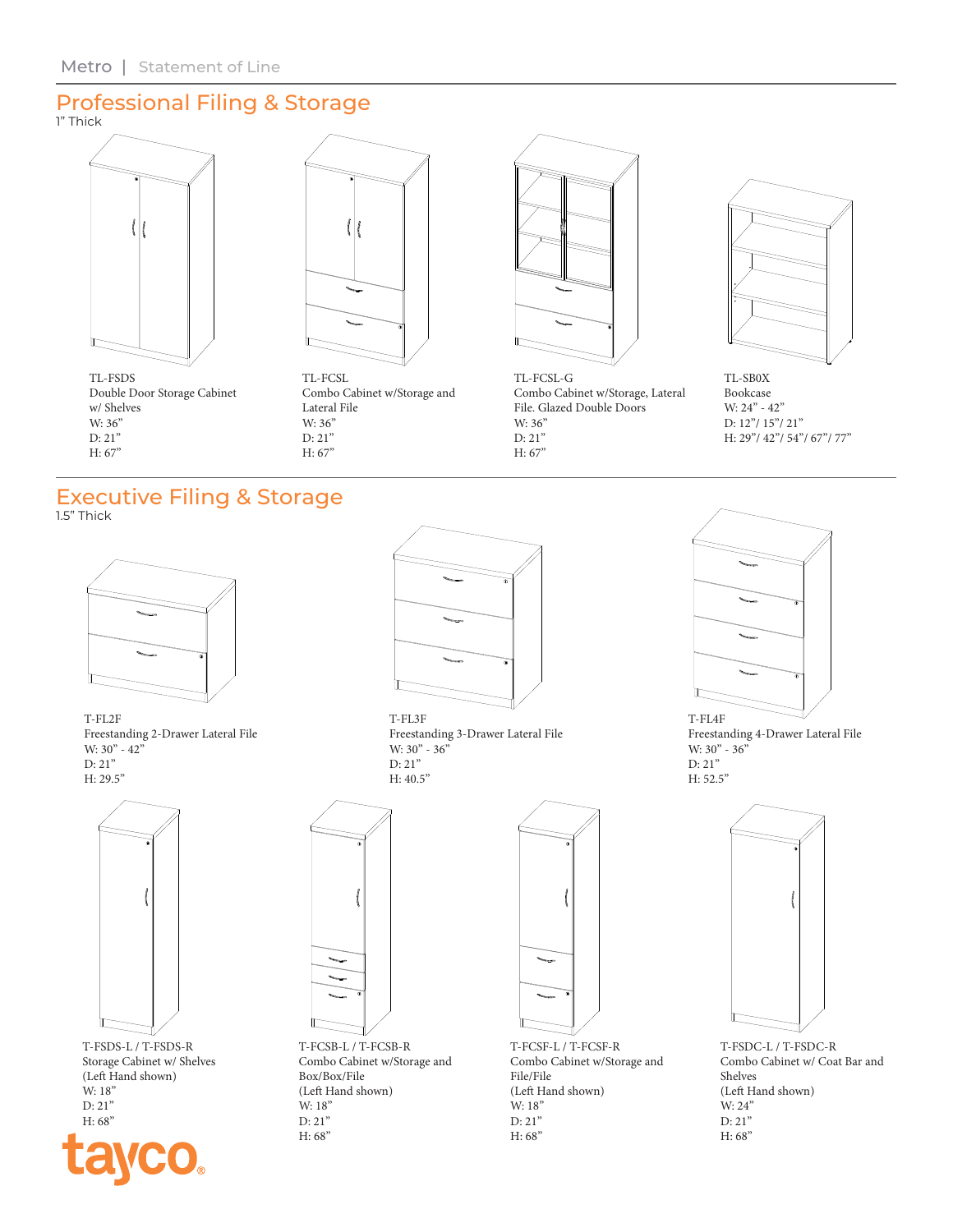#### Executivel Filing & Storage 1.5" Thick





Double Door Storage Cabinet w/ Shelves W: 36" D: 21" H: 68"

T-FCSL Combo Cabinet w/Storage and Lateral File W: 36" D: 21" H: 68"



T-FCSL-G Combo Cabinet w/Storage, Lateral File. Glazed Double Doors W: 36" D: 21" H: 68"



T-SB0X Bookcase W: 24" - 42" D: 12"/ 15"/ 21" H: 29"/ 42"/ 54"/ 68"/ 78"

#### Professional Overhead Storage 1" Thick

TL-SHO0 Open Hutch W: 30" - 84" D: 15" H: 38.5"



TL-SHOS Wall Mounted Open Hutch W: 72" D: 15.5" H: 20.19"



TL-SHH0 Hinged Door Hutch W:  $30" - 84"$ D: 15" H: 38.5"



TL-SHH0-G Hinged Door Hutch w/ Acrylic Doors W:  $30^{\circ}$  - 84" D: 15" H: 38.5"



TL-SHOP Open Hutch w/ Pigeon Holes W: 30" - 84" D: 15" H: 38.5"



TL-SHHP-L Hinged Door Hutch w/ Pigeon Holes W:  $30" - 84"$ D: 15" H: 38.5"



TL-SHHW-L Wall Mounted Hinged Door Hutch W: 30" - 72" D: 15" H: 16.5"



TL-SHHW-G Wall Mounted Hinged Door Hutch w/ Acrylic Doors W: 30" - 72" D: 15" H: 16.5"

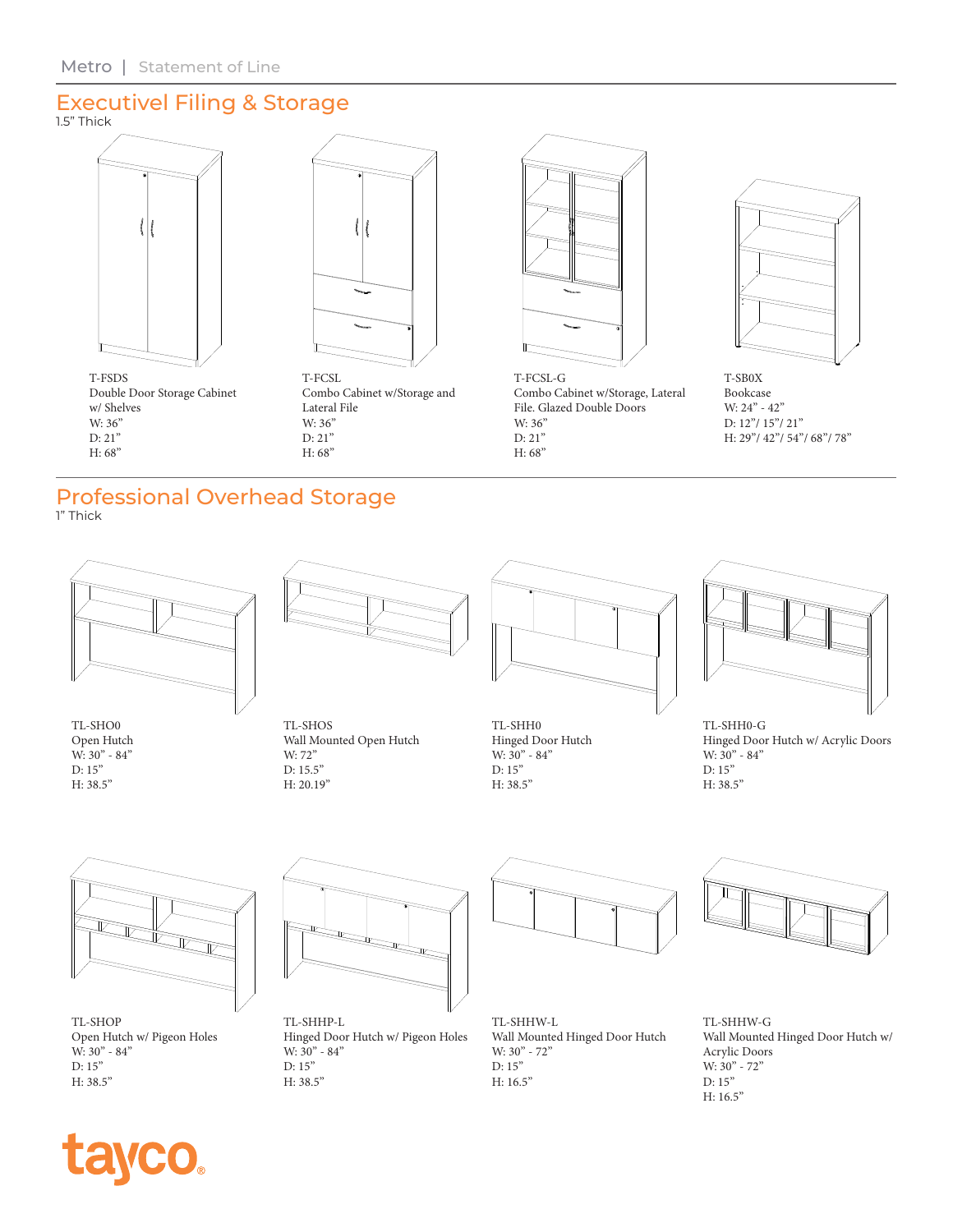### Executive Overhead Storage

1.5" Thick



T-SHO0 Open Hutch W: 30" - 84" D: 15" H: 38.5"



T-SHH0 Hinged Door Hutch W: 30" - 84" D: 15" H: 38.5"



T-SHH0-G Hinged Door Hutch w/ Acrylic Doors W: 30" - 84" D: 15" H: 38.5"



T-SHOP Open Hutch w/ Pigeon Holes W: 30" - 84" D: 15" H: 38.5"



T-SHHP-L Hinged Door Hutch w/ Pigeon Holes W: 30" - 84" D: 15" H: 38.5"



Wall Mounted Hinged Door Hutch T-SHHW-G

Wall Mounted Hinged Door Hutch w/ Acrylic Doors W: 30" - 72" D: 15" H: 16.5"

#### Professional Table Tops 1" Thick



U-WS0G Straight Tabletop w/ Grommet W:  $18" - 96"$ D: 18" - 36"



U-WS0N Straight Tabletop - No Grommet W:  $18" - 96"$ D: 18" - 36"



U-WDTG D-Tabletop W:  $60^{\degree}$  -  $84^{\degree}$ D: 24" - 36"

T-SHHW-L

W: 30" - 72" D: 15" H: 16.5"



TL-WOXX O-Tabletop W: 24" - 60" D: 24" - 60"

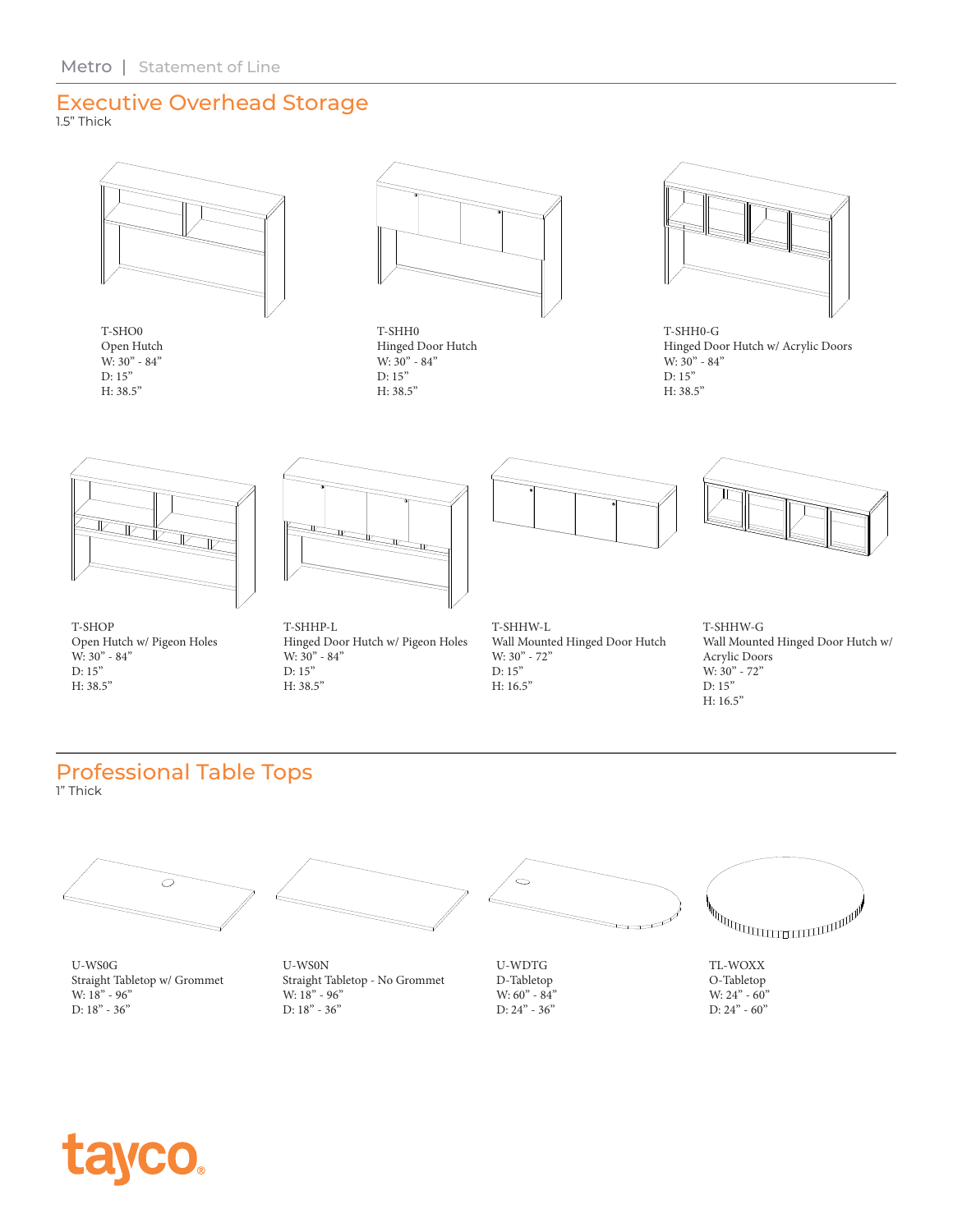## Executive Table Tops

1.5" Thick



U-WS0G Straight Tabletop w/ Grommet W:  $18" - 96"$ D: 18" - 36"



U-WS0N Straight Tabletop - No Grommet W:  $18" - 96"$ D: 18" - 36"



U-WDTG D-Tabletop W:  $60" - 84"$ D: 24" - 36"



TL-WOXX O-Tabletop W: 24" - 60" D:  $24" - 60"$ 

### **Bases**



H: 28"/ 13.81"



TB-BASE-1 Post Support Base W: 3"  $D: 3"$ H: 28"

U-HNB-X Nevada X Base Foot: 16" - 48" Plate: 8x8"/ 11x11" H: 28"/ 35"/ 41"



TB-BASE-2 Drum Base W: 18" D: 18" H: 28"



U-HNB-T Nevada T Base Foot: 16" - 26" Plate: 8x8"/ 11x11" H: 28"/ 35"/ 41"

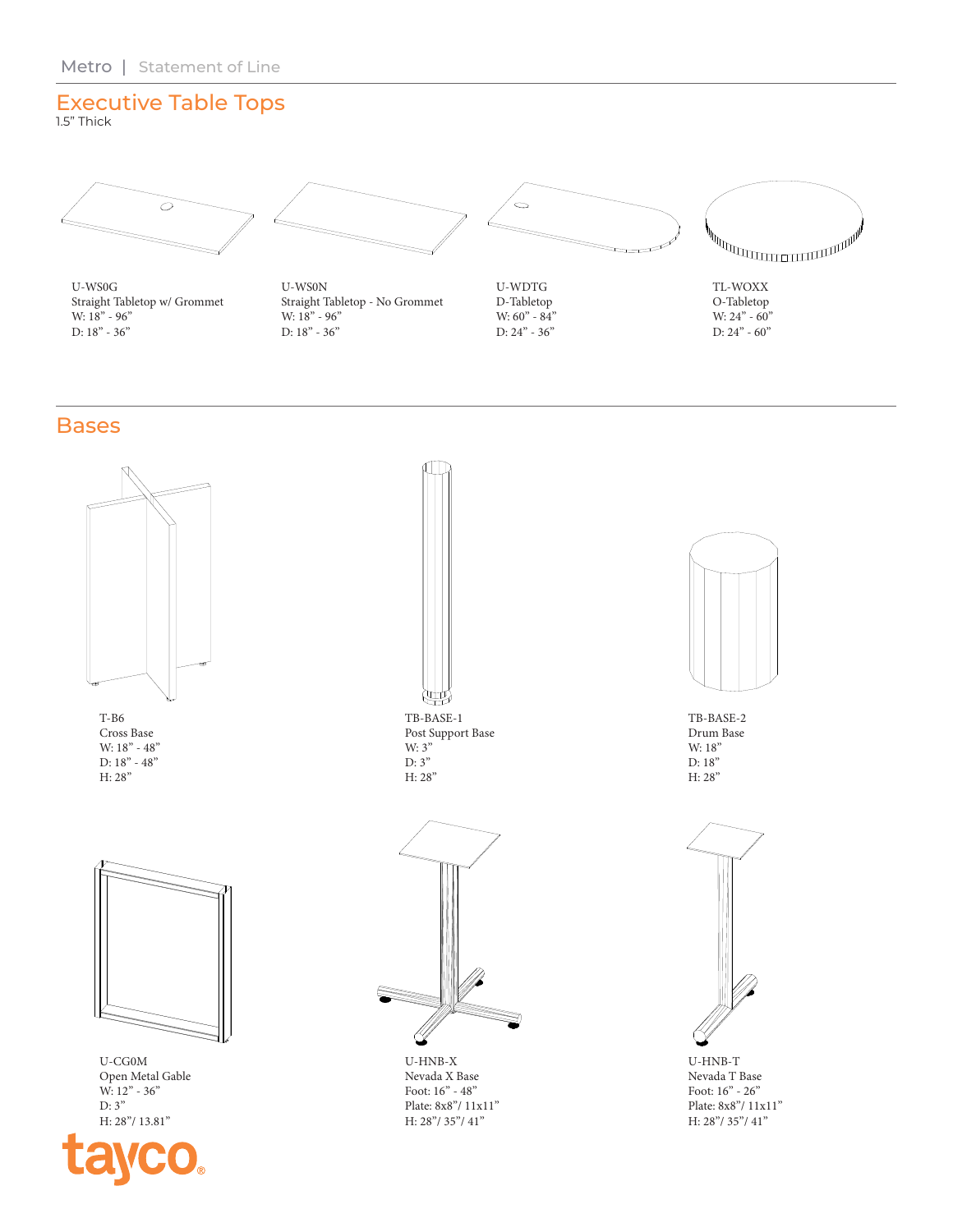### Professional Reception Unit 1" Thick

TL-RC0G Reception Unit w/ Countertop W: 72" D: 30" H: 43"

#### Executive Reception Unit 1.5" Thick



T-RC0G Reception Unit w/ Countertop W: 72" D: 30" H: 43"

#### Professional Service Write Up Desk 1" Thick



TL-RCWG-S Service Write Up Desk w/ Straight Countertop W: 30 - 84" D: 30" H: 43"



TL-RCWG-A Service Write Up Desk w/ Arc Countertop W: 30 - 84" D: 30" H: 43"

#### Executive Service Write Up Desk 1.5" Thick



Service Write Up Desk w/ Straight Countertop W: 30 - 84" D: 30" H: 43"



T-RCWG-A Service Write Up Desk w/ Arc Countertop W: 30 - 84" D: 30" H: 43"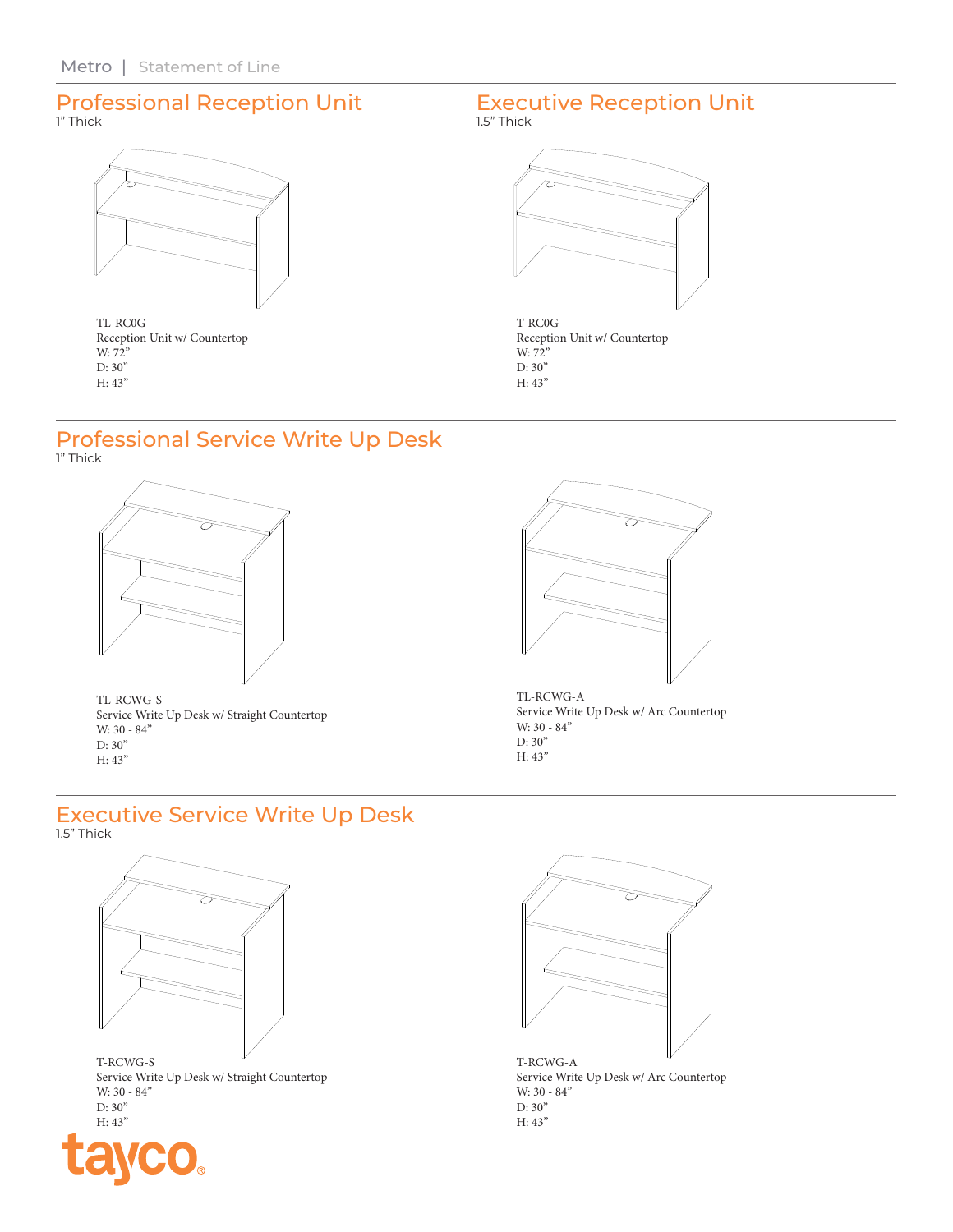#### Professional Coffee & End Table 1" Thick



TL-TCT0 Coffee Table W: 36" - 48" D: 20" H: 17"



TL-TCTS Coffee Table with Fixed Shelf W: 36" D: 20" H: 17"



TL-TCT0 End Table W:  $20^{\prime\prime}$  -  $30^{\prime\prime}$ D: 20" - 30" H: 19"



TL-TCTS End Table with Fixed Shelf W: 20" - 30" D: 20" - 30" H: 19"

# Executive Coffee & End Table

1.5" Thick



T-TCT0 Coffee Table W: 36" - 48" D: 20" H: 17.5"



T-TCTS Coffee Table with Fixed Shelf W: 36" D: 20" H: 17.5"



T-TCT0 End Table W:  $20" - 30"$ D:  $20" - 30"$ H: 19.5"



T-TCTS End Table with Fixed Shelf W: 20" - 30" D:  $20" - 30"$ H: 19.5"

## Conference Table Tops

1.5" Thick



Straight Tabletop W: 72" - 240" D:  $36" - 60"$ 

Straight Tabletop with Power W:  $72" - 240"$ D: 36" - 60"

Boat-Shaped Tabletop W: 72" - 240" D:  $36" - 60"$ 

Boat-Shaped Tabletop with Power W: 72" - 240" D: 36" - 60"

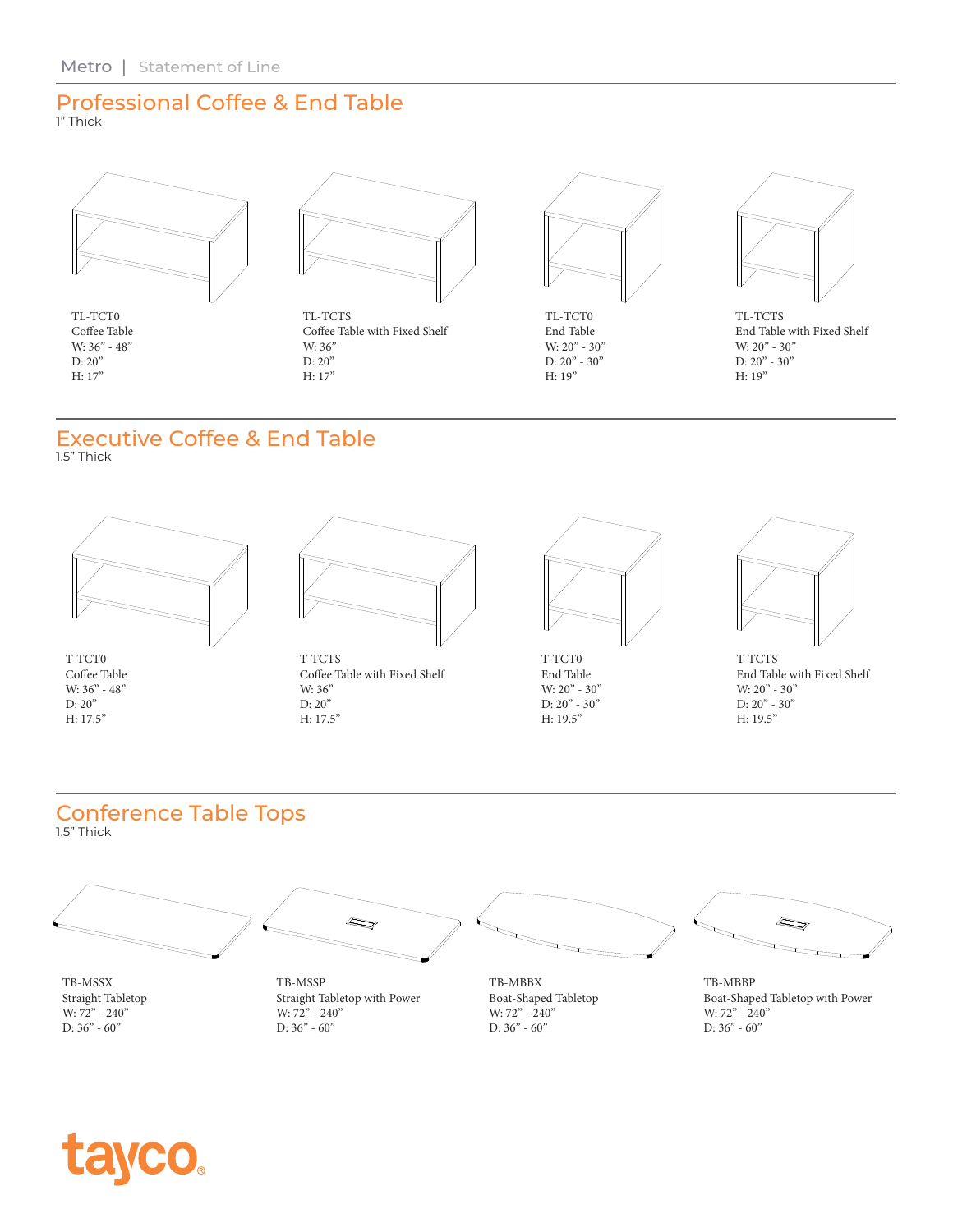# Conference Table Tops

1.5" Thick



TB-MRRX Racetrack Tabletop W: 72" - 240" D: 36" - 60"



TB-MRRP Racetrack Tabletop with Power W: 72" - 240" D: 36" - 60"



TB-MTTX Tapered Tabletop W: 84" - 240" D: 48" - 78"



TB-MTTP Tapered Tabletop with Power W: 84" - 240" D: 48" - 78"

#### Conference Gable & Modesty Base 1.5" Thick



TB-B4 Gable Base for Straight/Boat Tabletop W: 42" - 60" D: 21" - 240" H: 28"



TB-B4-R Gable Base for Racetrack Tabletop W:  $48" - 60"$ D: 84" - 240" H: 28"



TB-B4-T Gable Base for Tapered Tabletop W:  $48" - 78"$ D: 84" - 240" H: 28"

# Conference Elliptical Base

1.5" Thick



TB-B5 Elliptical Base for Straight/Boat Tabletop W: 36" - 60" D: 72" - 204" H: 28"





TB-B5-R Elliptical Base for Racetrack Tabletop W: 48" - 60" D: 84" - 204" H: 28"



TB-B5-T Elliptical Base for Tapered Tabletop W:  $48" - 60"$ D: 84" - 204" H: 28"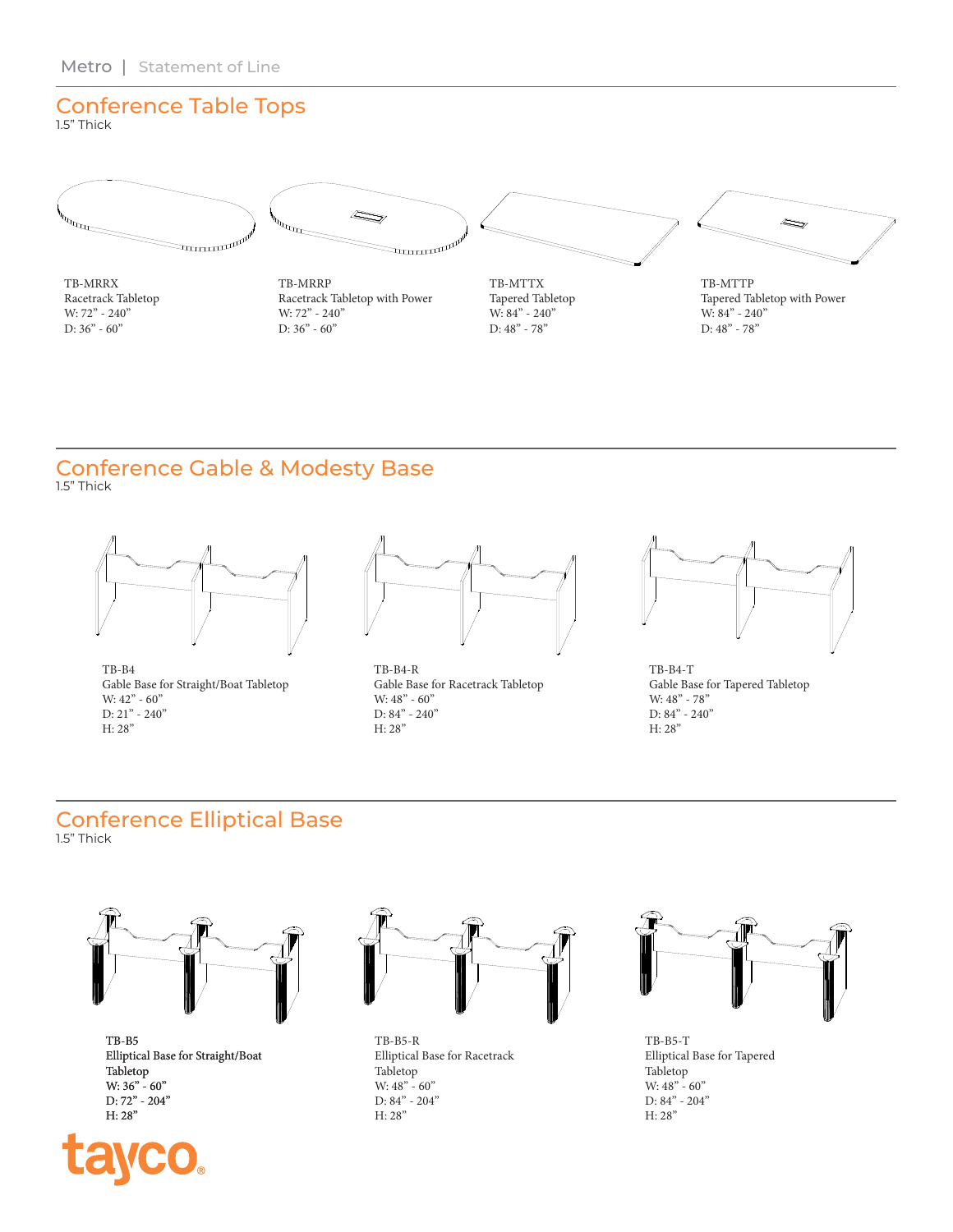#### Ellora Grommet Add-ons Options







T-RJ45 T-RJ11 T-HDMI T-VGA T-STEREO

#### Conference Filing and Storage 1.5" Thick

TB-FCSL-G Combo Cabinet with Storage, Lateral Files and Acrylic Doors W: 36" D: 21" H: 78"



TB-FSDC-L / TB-FSDC-R Storage Cabinet with Coat Bar and Shelves (Left Hand shown) W: 24" D: 21" H: 78"



TB-VB00 Whiteboard Cabinet W: 48" D: 5.6" H: 51"



U-TCDS 1" Computer Desk with 1.5" Top W: 28" D: 24" H: 54"



TB-FCS0 Serving Cabinet W: 30" - 36" D: 21" H: 29.5"





TB-FSDS-L / TB-FSDS-R Storage Cabinet with Shelves (Left Hand shown) W: 18" D: 21" H: 78"



TB-FCSL Combo Cabinet with Storage and Lateral Files W: 36" D: 21" H: 78"



TB-FSDS-LG / TB-FSDS-RG Storage Cabinet with Shelves and Acrylic Doors (Left Hand shown) W: 18" D: 21" H: 78"



TB-FSDS-G Double Door Storage Cabinet with Shelves and Acrylic Doors W: 36" D: 21" H: 78"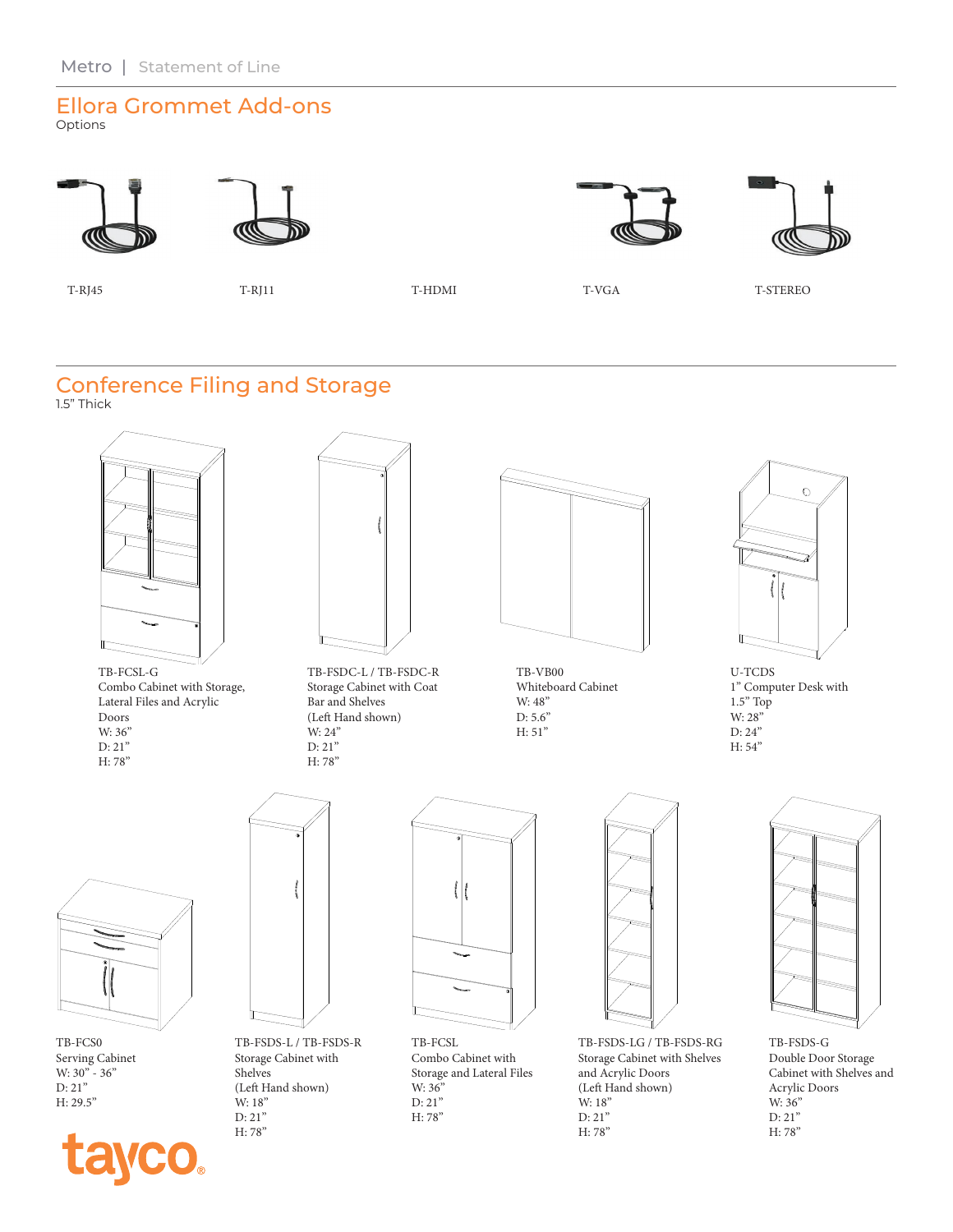### Accessories

Tackboard for Hutch

Keyboard



Articulating Keyboard Tray with Mouse Tray W: 20" D: 11"



T-KAS0 Articulating Laminate Keyboard Tray W: 25" D: 10"



T-KRS0 Retractable Laminate Keyboard Tray W: 25" D: 16"

T-ATH0 14"H Tackboard for Hutch with Pigeon Holes W:  $27" - 81"$ D:  $0.5"$ H: 14"



T-ATH0 21"H Tackboard for Hutch without Pigeon Holes W: 27" - 81" D: 0.5" H: 21"

Pencil Drawer



T-ADPP Plastic Pencil Drawer W: 21" D: 16" H: 2.8"

Tasklight

T-ELU Task Light W: 24"/ 36"